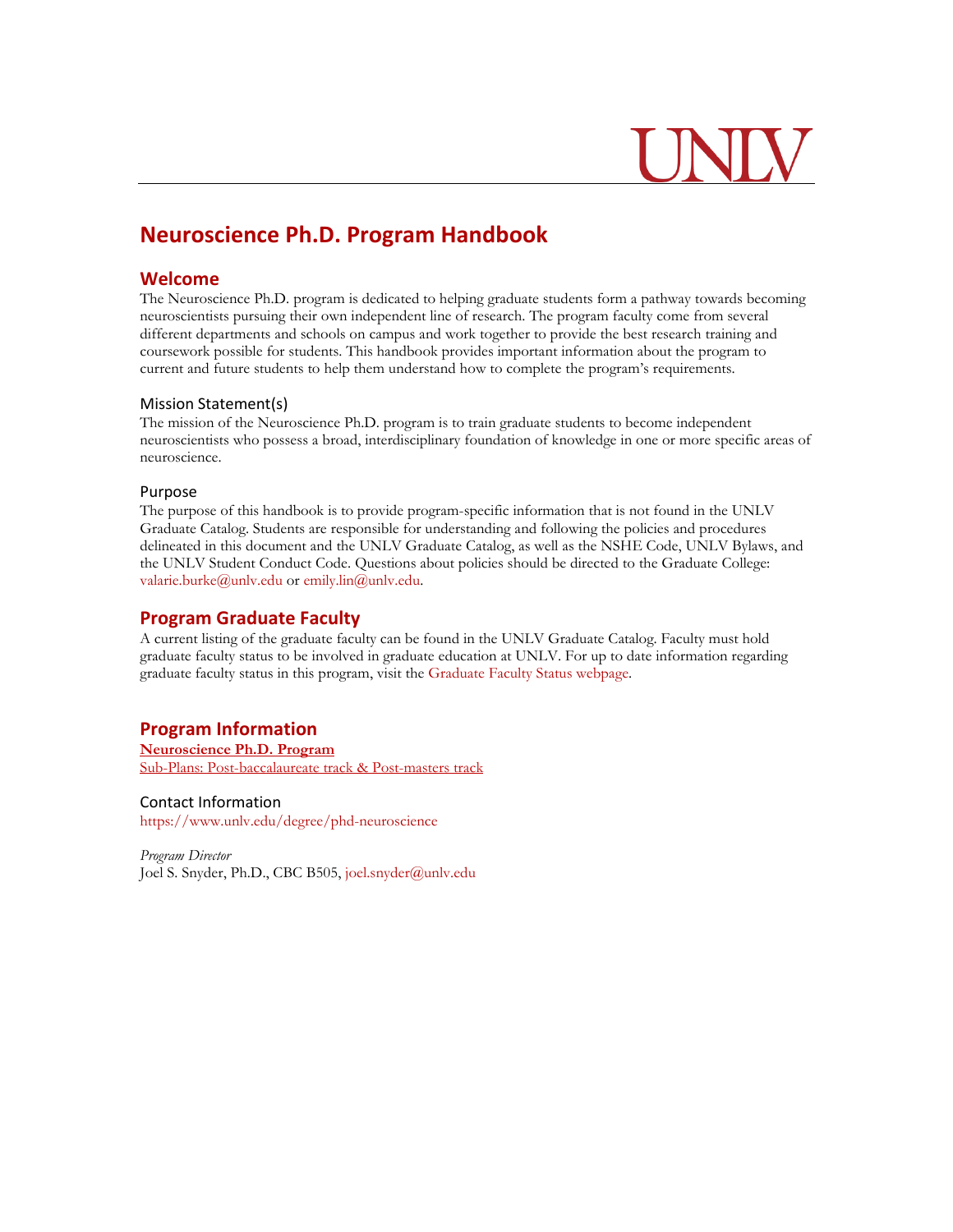## **Program Requirements**

Program requirements regarding [admission, coursework and culminating experience a](http://catalog.unlv.edu/preview_program.php?catoid=12&poid=2312)re found in the graduate [catalog.](https://www.unlv.edu/graduatecollege/graduatecatalog) The Neuroscience Ph.D. Program is designed as a five- to six-year program. See Sample Program Timeline below. It is important to note that in accordance with the Graduate College policy, students must complete all the requirements for the doctoral degree within eight years or face separation from the program.

Sample Program Description which is subject to change. Refer to the Graduate Catalog for official requirements.

#### **Total Credits Required (post-baccalaureate track): 62**

#### **Required Courses – Credits: 14**

PSY 719 - Behavioral Neuroscience (3 credits)

PSY 720 - Systems and Cognitive Neuroscience (3 credits) BIOL 701

- Ethics in Scientific Research (2 credits)

Complete the following course each semester during the first two years of study for a total of 6 credits: NEUS 711 -

Proseminar in Neuroscience (6 credits)

Statistics – Credits: 3

Complete one of the following courses or other advisor approved courses:

PSY 708 - Statistics for Psychologists I PSY

709 - Statistics for Psychologists II

BIOL 628 - Biometry

BIOL 636 - Biometry

KIN 751 - Selected Application of Statistical Techniques I KIN 752 -

Selected Application of Statistical Techniques II **Elective Courses –**

#### **Credits: 21**

Complete 6 credits of 700-level courses, approved by the advisor, including but not limited to NEUS 721 - Seminar in Neuroscience. 600-level courses require advisor approval and concurrence by the Program Director. Complete a total of at least 12 credits of NEUS 799 - Independent Study in Neuroscience, in Years 1-3.

#### **Qualifying Activity – Credits: 6**

NEUS 780 - Qualifying Activity

**Dissertation – Credits: 18** NEUS

781 – Dissertation

Total Credits Required (post-masters track): 42 Required Courses – Credits: 6

Complete the following course each semester during the first two years of study for a total of 6 credits: NEUS 711 -

Proseminar in Neuroscience (6 credits)

#### **Elective Courses – Credits: 12**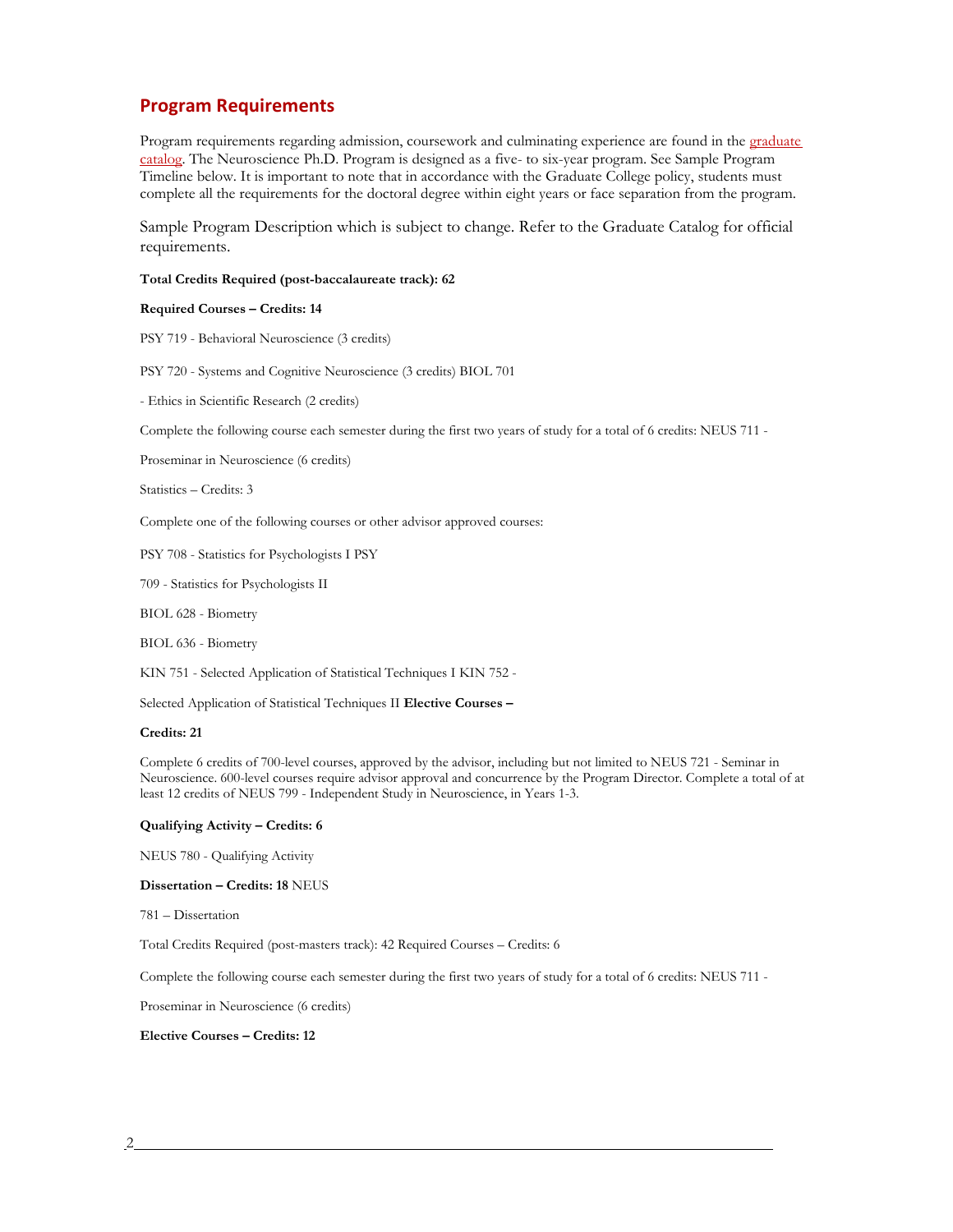Complete 3 credits of 700-level courses, approved by the advisor, including but not limited to NEUS 721 - Seminar in Neuroscience. 600-level courses require advisor approval and concurrence by the Program Director. Complete a total of at least 6 credits of NEUS 799 - Independent Study in Neuroscience, in Years 1-2.

#### **Qualifying Activity – Credits: 6**

NEUS 780 - Qualifying Activity

#### **Dissertation – Credits: 18**

NEUS 781 – Dissertation

#### Mentor Model

The Neuroscience Ph.D. Program operates on a mentor model. The mentor serves as a guide and academic advisor to the student's graduate study, as a research supervisor, as a supervisor of the student's professional development, and as a professional role model. Students are expected to participate in their mentor's research group and may participate in other faculty research groups when they have overlapping interests. The mentor should be the first person contacted to answer questions about the program and professional issues. Students may switch mentors with the consent of the new mentor and the Program Director. If another faculty member agrees to mentor the student, the student must submit a [Change of Advisor form via the Graduate Rebel](https://unlv-gradcollege.force.com/GradRebelGateway/ERx_Forms__Portal_Login) [Gateway.](https://unlv-gradcollege.force.com/GradRebelGateway/ERx_Forms__Portal_Login)

#### Advisory Committee Guidelines

#### Selection of Qualifying Activity Committee

The student selects a three-person committee in consultation with the mentor. The committee consists of the mentor and two additional graduate faculty members who are approved to serve on neuroscience committees as additional members. Completion of the [Advisory Committee Approval form \(](https://www.unlv.edu/graduatecollege/forms)via the Graduate Rebel Gateway) occurs when all committee members are selected.

#### Selection of Dissertation Committee

The student selects a four-person committee in consultation with the mentor. The committee consists of the mentor and three additional graduate faculty members, two of whom are approved to serve on neuroscience committees will serve as additional members, and one who is not will serve as the Graduate College Representative. Completion of the [Advisory Committee Approval form o](https://www.unlv.edu/graduatecollege/forms)ccurs when all committeemembers are selected.

#### Annual Committee Meetings

Each student should meet at least once per year with the mentor and at least two other faculty (e.g., members of their qualifying or dissertation committee) in order to seek feedback on their progress in the program, including but not limited to their formal program milestones, research, coursework, grant writing, and career development activities. Prior to the meeting, each student is encouraged to submit a curriculum vitae and any relevant documents to the faculty who will be attending the meeting. If the student has not yet formed a qualifying or dissertation committee, the student can consult with the mentor and/or the director of the program about what faculty besides the mentor would be appropriate to invite to the meeting.

#### Degree Program Benchmarks

#### Research Presentations

Each Neuroscience Ph.D. student must make a research presentation each year. In the first two years, these presentations will be made in the proseminar (NEUS 711). In subsequent years of the program, students will present during an annual research forum, to which all student and faculty members of the program will be invited. Students should remind their mentor and other members of their qualifying or dissertation committees to attend their research presentations.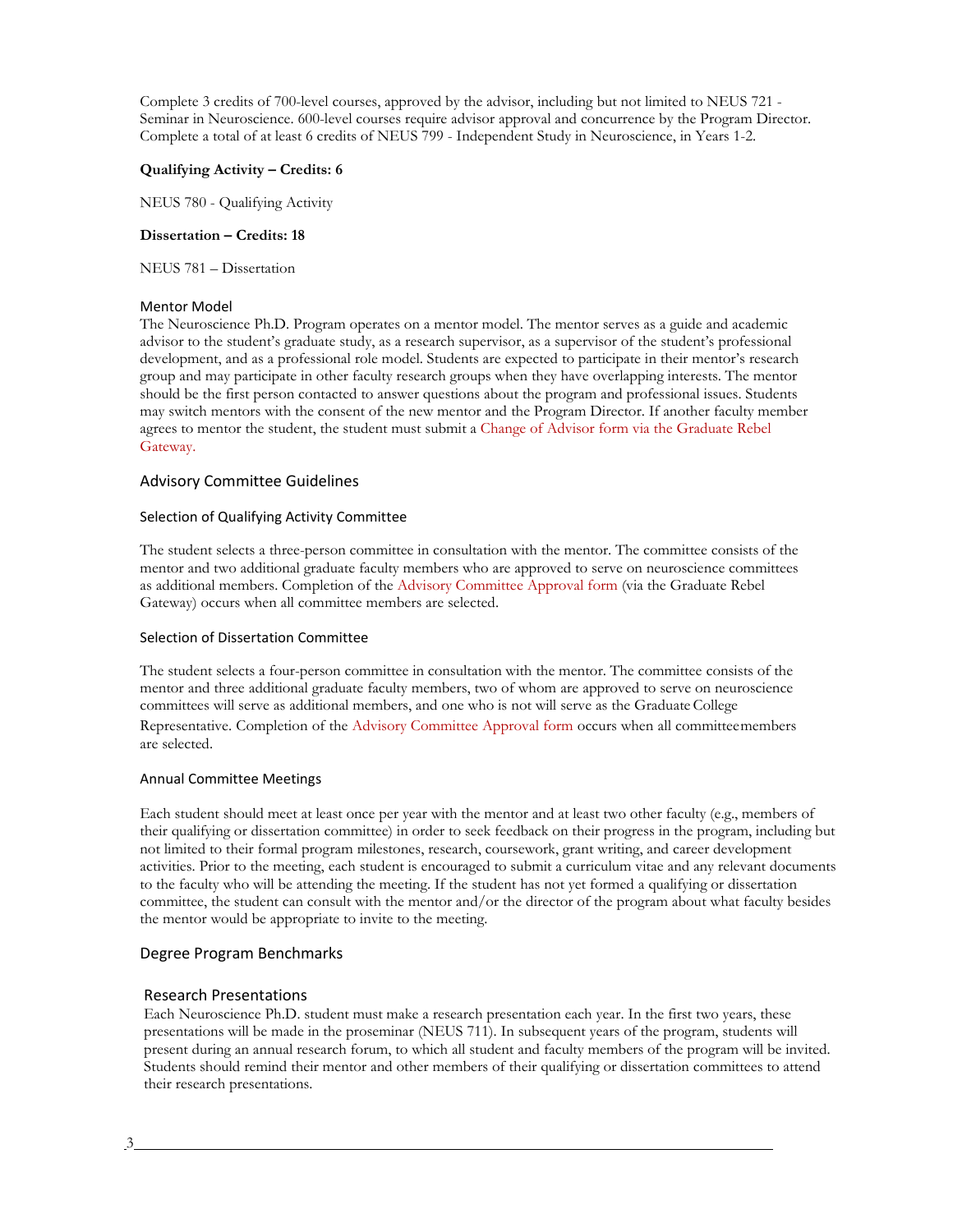#### Funding Application

Each Neuroscience Ph.D. student must submit at least one extramural fellowship application or substantially assist a faculty member with a grant application that—if awarded—would fund the student's full stipend, tuition, and fringe benefits for at least one academic year. Students are especially encouraged to apply for fellowships from the National Science Foundation, the National Institutes of Health, the Defense Department, or other federal agencies that have fellowship programs for doctoral students. Such fellowship programs are typically for students who are just beginning their doctoral studies or for students working on their dissertation project. Students should therefore consult with their mentors early in their graduate studies about the fellowship program(s) to which they should apply, and also about whether and how they will be asked to help with grant applications.

Upon submission of each extramural fellowship or grant application that meets the above requirements, students should save a copy of the submission confirmation letter and a copy of the proposal to provide to the Program Director at the time of the student's next annual review by the program faculty. If the student substantially helped a faculty member with a grant application, the student should also draft a statement for the faculty member to edit and sign detailing 1) the student's level of contribution to the grant proposal, and 2) the level of funding and number of years the grant would support the student, if the grant is awarded. The faculty

member or the student should forward an electronic copy of the statement to the Program Director, along with the submission confirmation and the copy of the proposal at the time of the student's annual review.

In addition to extramural funding, students are encouraged to apply for funding opportunities available from th[e Graduate College, t](https://www.unlv.edu/graduatecollege/scholarships)he [Graduate and Professional Student Association, a](https://www.unlv.edu/gpsa/sponsorship-awards)nd other [on-campus entities.](https://www.unlv.edu/graduatecollege/funding)

#### Qualifying Activity

Students must complete a qualifying activity before advancing to doctoral candidacy and prior to proposing the dissertation. The purpose of the activity is for the student to acquire not only expertise in a given area, but also the ability to explain, discuss, and debate questions within that and related areas. Students should begin to develop their reading list and determine which option they want to pursue while gaining mentored research experience in their first year or two of the program. Students must enroll in NEUS 780: Qualifying Activity for a minimum of 6 credits. It is recommended that the student enroll in these 6 credits during the semester the student will defend the Qualifying Activity in order to avoid having to take an Incomplete grade. Students must adhere to the enrollment policies outlined in the Graduate Catalog.

#### **Option 1. Qualifying Paper(s)**

In option one, the student will write a) one long paper; or b) three shorter papers that review and integrate relevant knowledge and research related to the student's area of specialization. Although there are no page requirements for the paper, successful papers typically range between 30 and 50 pages for option a or between 10 and 20 pages each for option b. Papers should include qualitative reviews and/or quantitative reviews (i.e., meta-analyses) of the literature. These literature reviews can be stand-alone papers that might be submitted to journals or can be the Introduction sections of empirical papers or grant applications that the student might submit to a journal or a funding agency, respectively.

The student will identify the topic and specific material to be covered in the paper(s). Prior to beginning the paper(s), the student will circulate a proposed outline and/or abstract for the paper(s) and a reading list to committee members and obtain their approval using the [Qualifying Activity Topic Approval form. A](https://www.unlv.edu/degree/phd-neuroscience) typical reading list contains approximately 100 references for the one long paper or across the three shorter papers. An initial meeting with the committee is not required. When the committee approves the qualifying paper topic and reading list, students have six months to complete and defend the paper(s). Failure to complete the qualifying paper within nine months after the proposal approval date will result in the student being placed on probation and may result in separation from the program.

Once the final draft of the qualifying activity paper(s) is completed and approved by the entire committee, the student will schedule a meeting with the committee. The committee and student will agree upon the format of the defense at the beginning of the meeting. Typically, the student gives a brief presentation that is followed by a question and answer period, or the student may allow committee members to ask questions during the presentation. The defense of the qualifying paper will serve as an opportunity for the student to demonstrate his or her expertise. Committee deliberations will follow the presentation, for which the student is not present, and committee members will complete the [Qualifying Activity Defense form.](https://www.unlv.edu/degree/phd-neuroscience)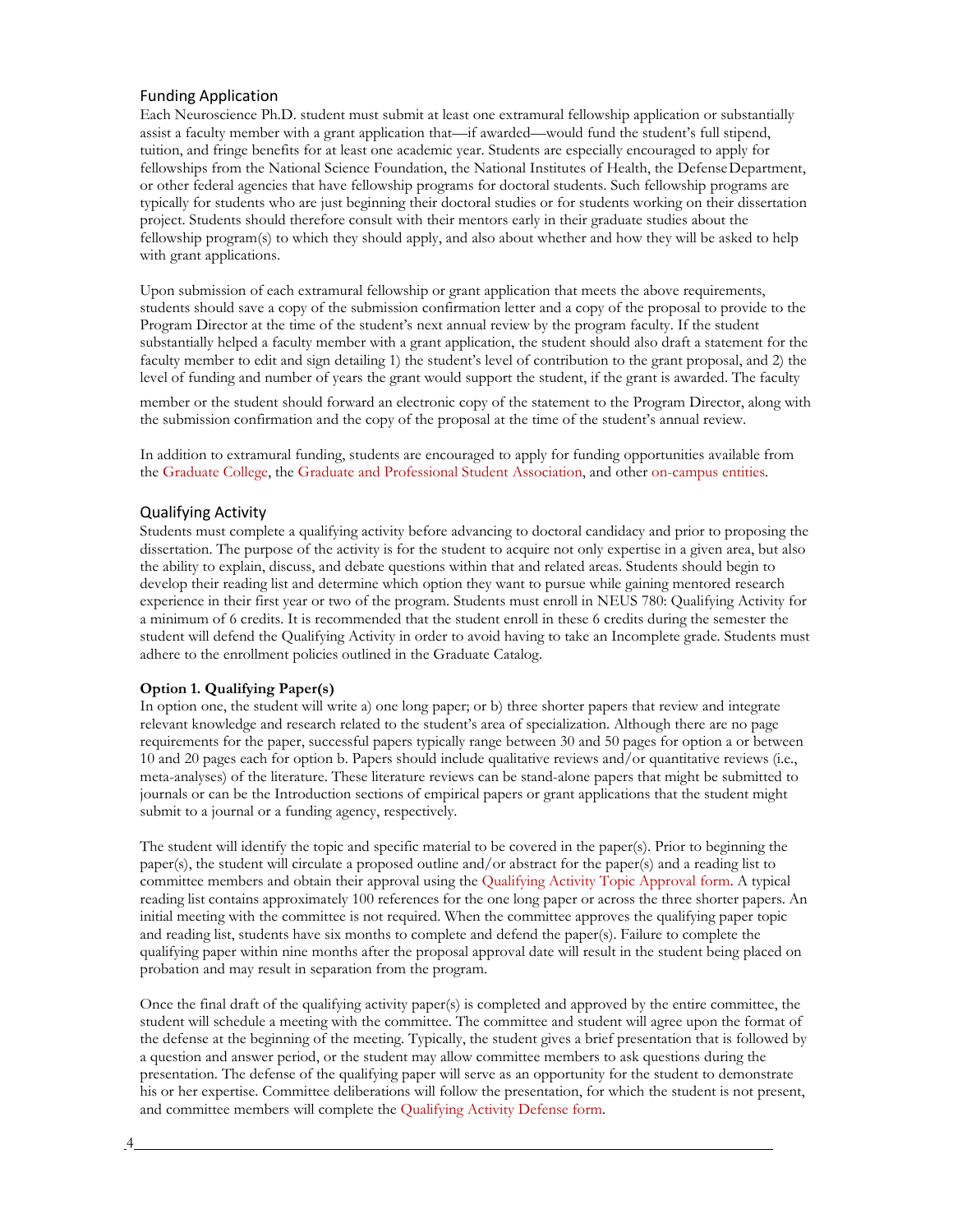### **Option 2. Comprehensive Exam**

In option two, the student will complete a qualifying examination that requires the student to integrate relevant knowledge and research related to the area of specialization. The exam can be written or oral. Typically, the written exam will consist of three consecutive days of in-person testing. On each day of the exam period, students will be given four questions from one committee member; students will be required to answer three of those questions within a five-hour period. For the oral exam, students should schedule a meeting for a fivehour time slot. Committee members will ask questions assessing the student's breadth and depth of knowledge in their topic area.

Prior to beginning the activity, the student will circulate a proposed outline and/or abstract for the exam and a reading list to committee members and obtain their approval for the topics using the [Qualifying Activity Topic](https://www.unlv.edu/degree/phd-neuroscience) [Approval form. A](https://www.unlv.edu/degree/phd-neuroscience) typical reading list contains approximately 100 references. Once the committee approves the procedures for the qualifying exam, students have six months to prepare for and complete the exam. Failure to complete the qualifying exam within nine months after the proposal approval date will result in the student being placed on probation and may result in separation from the program.

For the written exam, committee members may read and comment on all responses. Each committee member, however, will evaluate responses to the questions he or she submitted. Committee members are expected to evaluate responses within a week of the exam. For the oral exam, committee deliberations will follow the question and answer portion of the meeting. Following either exam, committee members will complete the [Qualifying Activity Defense form.](https://www.unlv.edu/degree/phd-neuroscience)

#### **Failure to pass qualifying activities**

If a student fails to pass the qualifying activity, the committee will determine the specific remedial requirements (e.g., further exam questions, paper revisions, a second oral exam etc.). Students are expected to pass the qualifying activity on their first attempt, but may be given up to three attempts to pass before dismissal from the program. The student is expected to work independently on these remedial requirements.

#### **Doctoral Dissertation**

The purpose of the dissertation project is to involve students in all phases of the design, execution, analysis, interpretation, and communication of research. The student should have an active and leading role in conceptualizing the research problem and developing and applying the methods to study the problem.

#### Proposal Development

The topic is developed with the mentor and in consultation with committee members and other faculty (as needed), proposal drafts are written and revised, and pilot data are collected (as necessary). The final proposal draft should be submitted to committee members at least two weeks prior to the scheduled dissertation proposal meeting.

An alternative to fulfilling the dissertation requirement is the [multiple article dissertation. I](https://catalog.unlv.edu/content.php?catoid=31&navoid=8319)f choosing this option, the student should have a minimum of three under-review, in-press, or published articles at the time of defense. These articles must report empirical research or quantitative reviews or meta-analyses undertaken as a doctoral student at UNLV; purely qualitative literature review articles are not acceptable. For students who entered the program with a master's degree, articles reporting data from that degree are not acceptable for this option unless the article includes additional data (e.g., data collected after the original thesis, such as a second study) or a substantial re-analysis of the thesis data. The articles to be included for the multiple article dissertation should be submitted to committee members at least two weeks prior to the scheduled dissertation proposal meeting along with documentation of the student's contribution to the research. Please see the [Graduate Catalog f](https://www.unlv.edu/graduatecollege/graduatecatalog)or a full list of requirements if considering this option.

#### Dissertation Proposal Meeting

During the dissertation proposal meeting, committee members ask questions and give feedback regarding the design of the dissertation project. Normally, the student provides a brief overview of the introduction section and more detailed presentations of the hypotheses and research design. The student should be able to answer questions and clarify design issues. For the multiple article dissertation option, the student should also present how the research is related across the publications and her/his contribution to the empirical research, so the committee can determine whether it was substantial enough to include it in the dissertation.

Following questions, the student is asked to leave the room and the committee decides whether the student passes or fails the proposal meeting. Following committee deliberations, the student is then invited back to the

5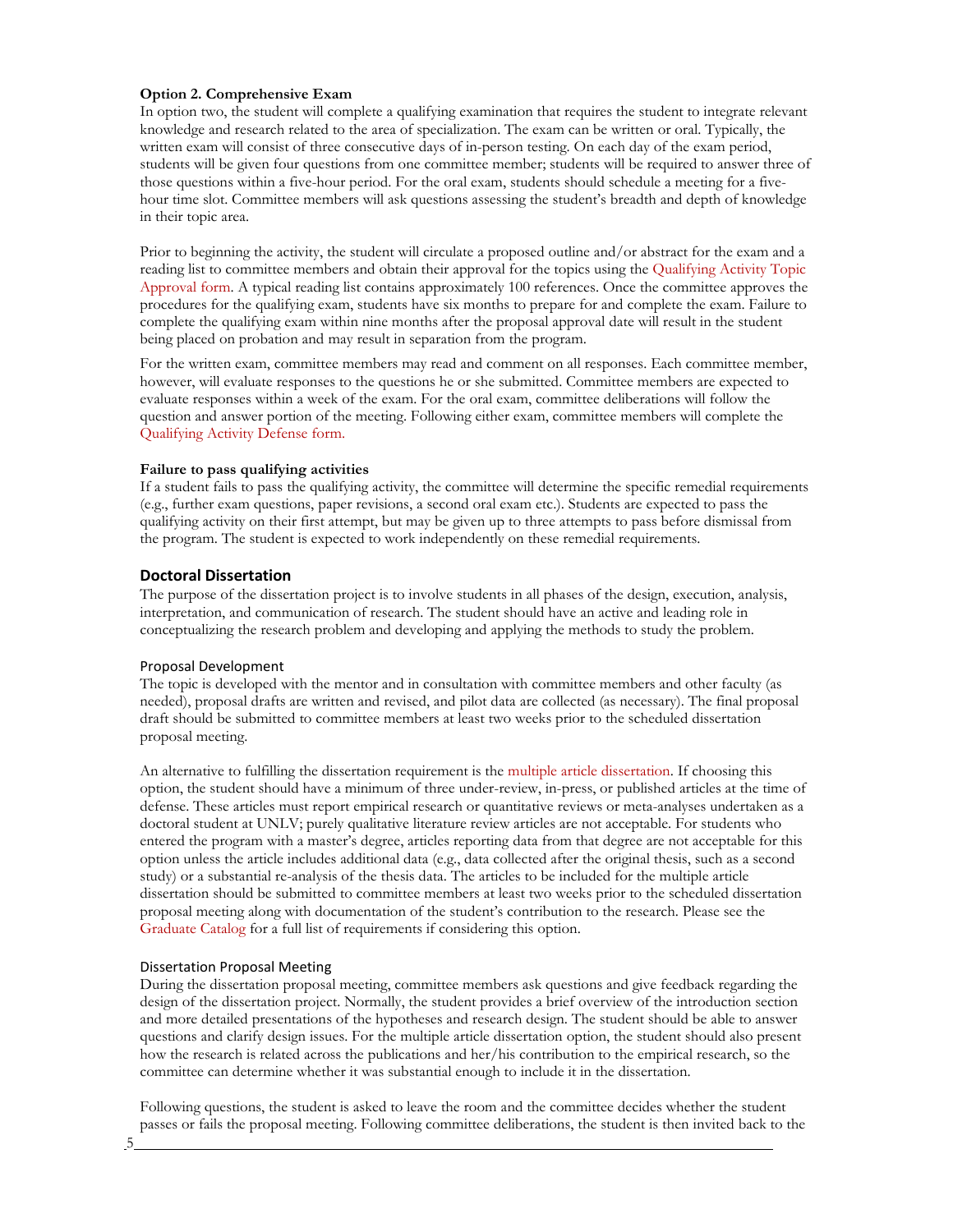meeting and informed of the committee's decisions. Note that the committee can request additional information or changes to the proposal for the traditional dissertation or multiple article dissertation. In the case of failure, the student is required to schedule a second proposal meeting after addressing the issues that resulted in failure.

When the student passes, the student should obtain the appropriate signatures for the [Advancement to](https://www.unlv.edu/graduatecollege/forms) [Doctoral Candidacy Application. T](https://www.unlv.edu/graduatecollege/forms)he number of dissertation credits required for this degree program is 18. Upon approval of the dissertation proposal, students should register for a minimum of three dissertation credits each semester (summer included) until the dissertation is completed (unless approved for a leave of absence). Students intending to complete, defend, and submit a dissertation to the Graduate College and/or graduate during the summer term must be registered for a minimum of three credits.

#### Dissertation Defense Meeting

A student's committee is expected to have approved the final draft of the dissertation prior to the meeting being scheduled. For the [multiple article dissertation, t](https://catalog.unlv.edu/content.php?catoid=31&navoid=8319)he student should include an introductory chapter, a concluding chapter, and bridge sections introducing and linking each of the articles to form a cohesive document. Two weeks prior to the defense meeting, the student should notify the Director of the Neuroscience Ph.D. Program of the date and time of the defense and provide a copy of the final draft of the dissertation that is available for review.

The defense meeting is a formal presentation of the major research questions, results, and interpretations of the dissertation. The oral presentation is open to UNLV Graduate Faculty, graduate students, relevant administrators, and invited guests. The advisory committee chair must approve invited guests prior to the defense. The oral presentation may be followed by general questions of clarification from attendees other than the advisory committee members. The advisory committee and chair may choose to include a session of more in-depth questioning open only to the advisory committee and the UNLV Graduate Faculty. An additional phase of questioning with only the advisory committee and candidate may also be included. The final phase of deliberation, and the vote to pass or fail the student, will only be open to the advisory committee.

During the oral defense, the student must be able to demonstrate a comprehensive understanding of a broad field of study and a detailed understanding of a more limited field. The advisory committee must unanimously pass the student. If the student passes, all committee members should sign the [Dissertation Approval Form. I](https://www.unlv.edu/graduatecollege/forms)f the committee does not unanimously pass the student, the student may request the committee to administer a second examination. If the committee agrees to another examination, the student must wait at least three months before taking the second examination. The program may require additional course work, substantial reworking of the dissertation or project or whatever is believed necessary to prepare the student for the second examination. The Graduate College will not approve third examination requests.

| Post-baccalaureate           |                              |                        |
|------------------------------|------------------------------|------------------------|
| track: Milestone             | <b>Recommended Deadlines</b> | <b>Probation Dates</b> |
| Submit Fellowship/Grant      | Year 1 or Year 2             | End of Summer Year 5   |
| Propose Qualifying Activity  | End of Spring Year 2         | End of Spring Year 3   |
| Complete Qualifying Activity | End of Spring Year 3         | End of Spring Year 4   |
| Propose Dissertation         | End of Fall Year 4           | End of Spring Year 5   |
| Defend Dissertation          | End of Spring Year 5         | End of Spring Year 6   |
|                              |                              |                        |
| Post-masters                 |                              |                        |
| track: Milestone             | <b>Recommended Deadlines</b> | <b>Probation Dates</b> |
| Submit Fellowship/Grant      | Year 1 or Year 2             | End of Summer Year 4   |
| Propose Qualifying Activity  | End of Spring Year 1         | End of Spring Year 2   |
| Complete Qualifying Activity | End of Spring Year 2         | End of Spring Year 3   |
| <b>Propose Dissertation</b>  | End of Fall Year 3           | End of Spring Year 4   |

#### Sample Program Timeline

Note that the recommended deadlines are when students should ideally complete the milestone. If a student fails to complete a milestone by the probation date, the Neuroscience Program Director may recommend to the Graduate College that the student be placed on probation. Terms to end probation will be determined in consultation with the mentor and Neuroscience Program faculty. If the student fails to meet those terms, the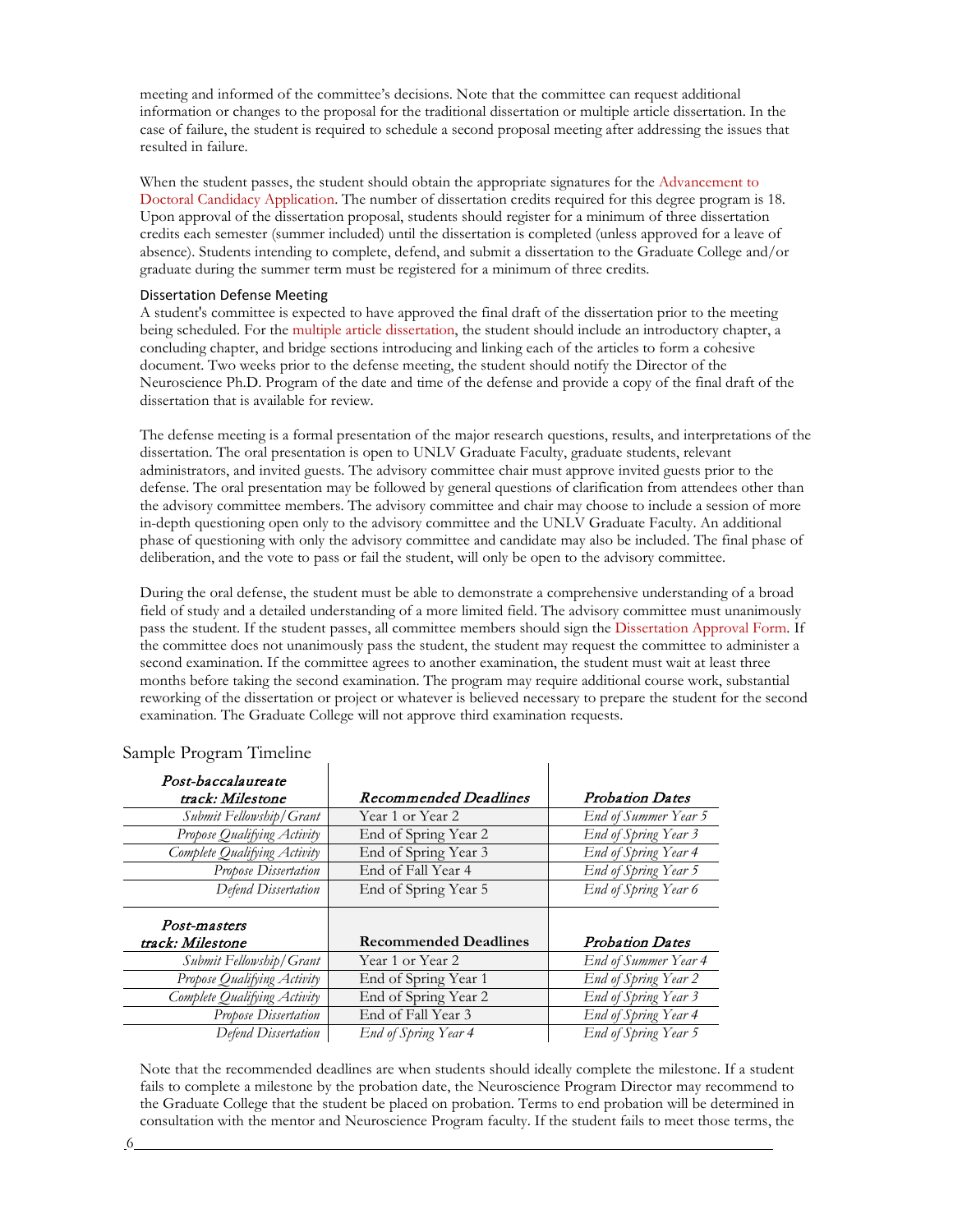Neuroscience Program Director will recommend to the Graduate College that the student be separated from the program.

Students can petition the Neuroscience Ph.D. Program for an extension of the deadlines in the event of extenuating circumstances (e.g., illness, disability, or publication productivity). The Neuroscience Ph.D. Program faculty conducts an annual evaluation of students and provides feedback on their progress through the milestones via a letter from the Program Director, which will include reminders of upcoming deadlines.

#### Professional Code of Ethics/Discipline Guidelines

UNLV Graduate College policy regarding academic integrity can be found in the [Graduate Catalog.](https://catalog.unlv.edu/content.php?catoid=31&navoid=8319) Students must also conform to ethical standards as outlined in the [Belmont Report: Ethical Principles and](https://www.hhs.gov/ohrp/regulations-and-policy/belmont-report/index.html) [Guidelines for the Protection of Human Subjects of Research, a](https://www.hhs.gov/ohrp/regulations-and-policy/belmont-report/index.html)nd the [Public Health Service Policy on](https://olaw.nih.gov/policies-laws/phs-policy.htm) [Humane Care and Use of Laboratory Animals.](https://olaw.nih.gov/policies-laws/phs-policy.htm)

#### Annual Review Procedures

Each winter break and early spring term, graduate students are **required** to complete the Graduate Student Individual Development Plan (IDP) form. The review covers the prior calendar year and assesses student progress, and it establishes reasonable goals for the year ahead. Reported student data is shared with students' graduate coordinators and advisors to foster opportunities for discussion about students' strengths and weaknesses, accomplishments and next requirements, and mentoring plans so that students know what they need to do in order to progress successfully through their programs in a timely manner. Students who are graduating are also required to complete the form in order to record their achievements since the data is also used to track metrics related to the annual productivity of all students.

#### Academic Performance

Students must obtain a grade of B- or better in each course taken for that course to count toward the degree. All students must maintain an overall GPA of at least 3.0. One grade below a B- (i.e., C+ or lower) will result in academic probation. Once on probation for receiving a grade below a B-, a second grade below a B- (in the same or a different class) will result in immediate separation from the program. If a student re-takes a course in which s/he received a grade lower than a B- (i.e., C+ or lower) and earns a B- or better, s/he will be removed from probation. A student may be on academic probation only twice during their graduate career in Neuroscience; a third probation will result in separation from the program. No student shall be allowed more than two simultaneous grades of Incomplete, except in the case of a documented and approved medical leave.

#### Scholarly and Research Performance

Scholarly and research activities include participation in faculty research projects, as well as the pre-dissertation research, the doctoral dissertation, and other individual research projects. Failure to make adequate progress will result in separation from the program.

# Additional Program Information

### Transfer/waiver of Credits

Note that as per the [Graduate College policy, n](https://catalog.unlv.edu/content.php?catoid=31&navoid=8319)o credits used to earn any other degree at UNLV or elsewhere can be applied toward fulfilling the required credit requirements for UNLV's Neuroscience Ph.D. Program. Required courses for the Ph.D. can be substituted with other courses, if approved, but the student must complete those credits via a different course, and obtain approval from using the [Transfer Credit Request](https://www.unlv.edu/graduatecollege/forms) [form.](https://www.unlv.edu/graduatecollege/forms)

All transfer of credits are contingent upon approval of the Neuroscience Executive Committee after consulting with relevant faculty, if applicable. To request transfer credits, the student must complete the [Transfer Credit](https://www.unlv.edu/graduatecollege/forms) [Request form a](https://www.unlv.edu/graduatecollege/forms)nd submit relevant supporting materials (e.g., syllabi) to the Program Director. Students who received a Master's degree and completed a Master's thesis pursuant to the completion of that degree prior to entry in the Neuroscience Ph.D. program may elect to pursue the post-masters track of the Neuroscience Program. Requests for transfer credits must be made in the first two years of graduate study.

The process for requesting transfer credit or waiver of program requirements is outlined in the following scenarios: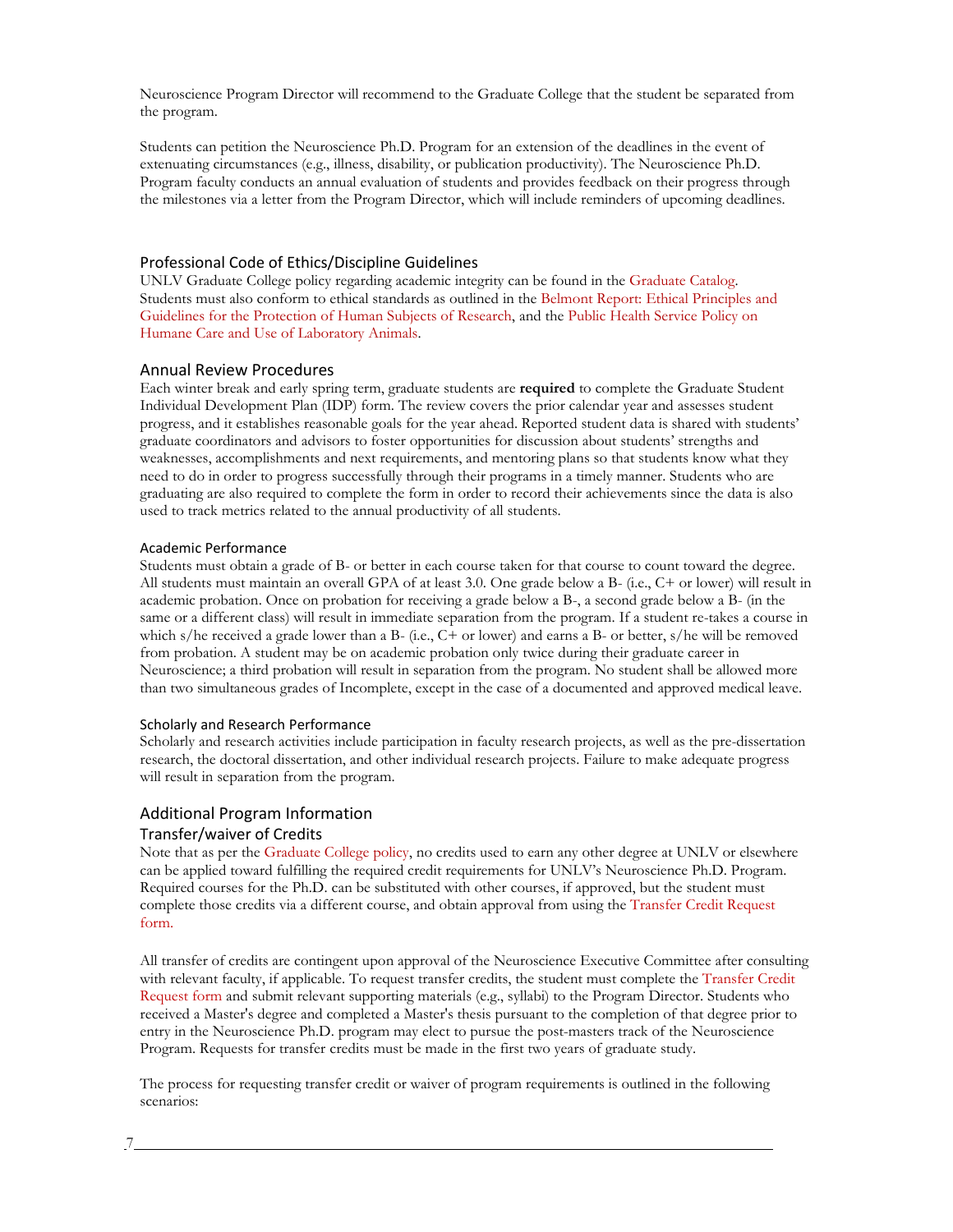**Scenario 1** applies to students who have a Master's degree with a thesis, and the Neuroscience Executive Committee has accepted the thesis. For incoming students, if the M.A. or M.S. is accepted, the student should follow the subplan requirements for post-master's students as noted in the graduate catalog.

**Scenario 2** applies when a student has a Master's degree with no completed thesis, or a Master's degree with a completed thesis that the Neuroscience Executive Committee has not accepted. For these incoming students, a maximum of 17 credits may be waived. The student should follow the subplan requirements for post- baccalaureate students as noted in the graduate catalog, except for course requirements that have been waived.

**Scenario 3** applies when students have taken graduate classes previously at another institution, but have not received a graduate degree from that institution. For these incoming students, a maximum of 11 credits may be transferred toward the Ph.D. degree from UNLV. The student should follow the subplan requirements for post-baccalaureate students as noted in the graduate catalog, except for course requirements that have been waived.

**Scenario 4** applies when a student has taken graduate level coursework at UNLV, prior to matriculating into the Neuroscience Ph.D. Program. Up to 15 credits can be transferred toward fulfillment of the Ph.D. degree requirements. The student should follow the subplan requirements for post-baccalaureate students as noted in the graduate catalog, except for course requirements that have been waived.

#### Graduate Assistantships

Depending on availability of funds, most students accepted into the Neuroscience Ph.D. Program will be offered Graduate Assistantships, which are intended to help support students in their graduate work and provide relevant work experiences. Graduate Assistantships are provided to the program and approved by the Graduate College. These positions are available on a competitive basis and typically include a nine-month stipend plus tuition, fee waivers, and optional student health insurance. Graduate assistants must enroll in and maintain a minimum of 6 semester hours of graduate credit and are expected to spend on average 20 hours per week on research and/or teaching. Please see the [Graduate Assistant Handbook on the Graduate College](https://www.unlv.edu/graduatecollege/ga) [website.](https://www.unlv.edu/graduatecollege/ga)

#### Outside Employment

Domestic students who are not graduate assistants may establish and maintain outside employment as long as they are still making adequate progress in the program. Those students who are receiving graduate assistant support from the University in any fashion (e.g., assistantship, grant) will be able to obtain outside employment only with the permission of the Program Director and Graduate College. In any case, for those students with graduate assistantships, employment must not exceed 10 hours per week. Prior to beginning any outside employment, the student must have [approval f](https://www.unlv.edu/graduatecollege/forms)rom the student's advisor, the Program Director, and the Graduate Dean. Please see the Graduate Assistant Handbook on the Graduate College website.

#### Conflict Resolution Policy

Examples of conflicts include, but are not limited to, the following: having a policy applied inappropriately, being required to complete inappropriate tasks as part of an assistantship, being improperly terminated from a program, and being required to meet unreasonable requirements for a degree. Conflicts are usually most effectively resolved at the lowest level; students are therefore encouraged to work out conflicts directly with the persons involved. If a student is unable to resolve a conflict in this manner, or feels that he or she is being treated unfairly, he or she is encouraged to discuss the concerns with any member of the faculty or the Program Director. If the conflict is not resolved in this manner, the student may file a [formal appeal](https://www.unlv.edu/graduatecollege/forms) with the Graduate College Dean.

### **Discipline Resources**

[Society for Neuroscience](https://www.sfn.org/)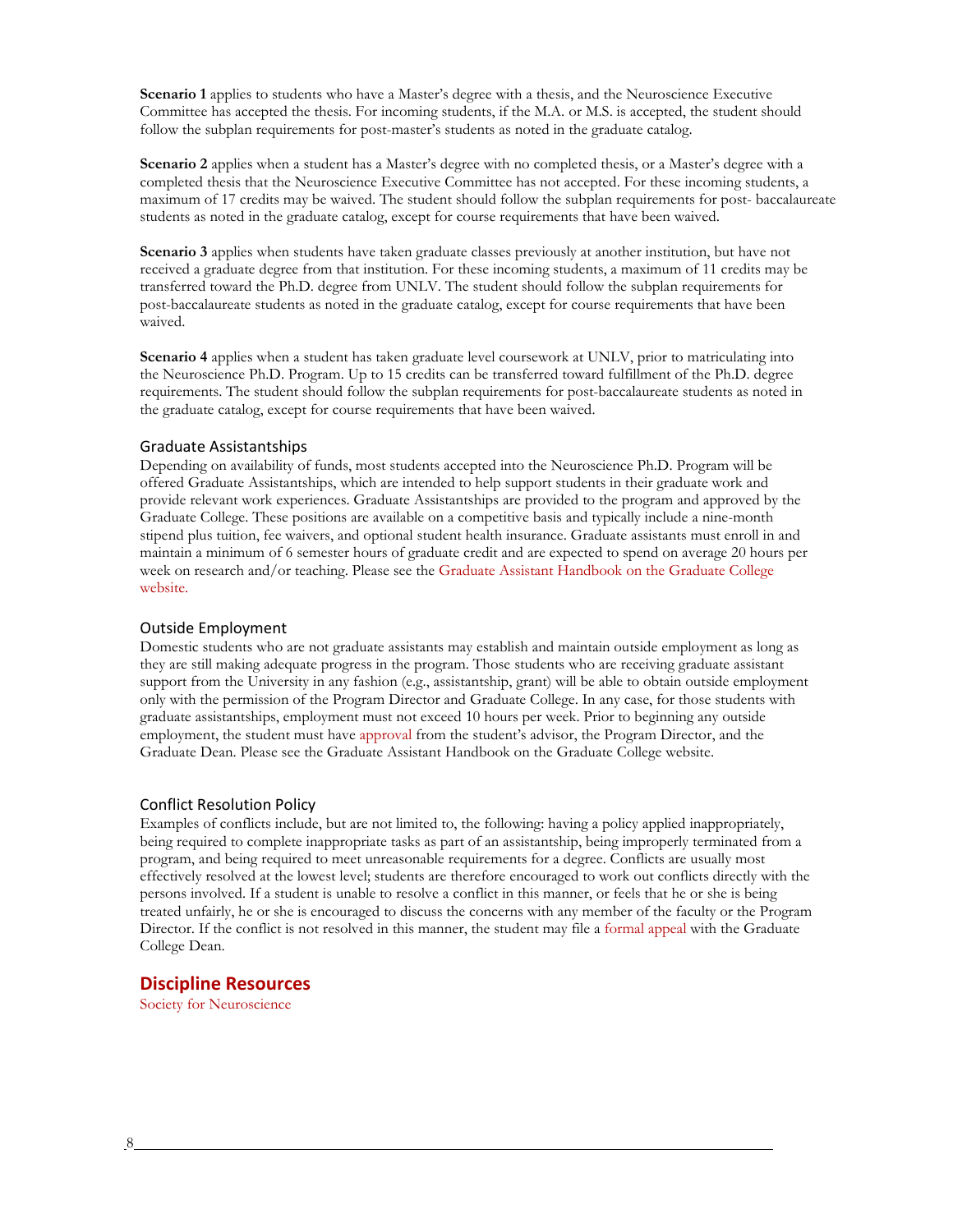#### University Resources

#### The Graduate Academy: Innovative Leadership, Professional, and Career Development

The goal of the [Graduate Academy](https://www.unlv.edu/graduatecollege/academy) is to serve as a virtual resource providing support and many professional opportunities to UNLV graduate students. The Academy offers information about events and services such as graduate certificate programs, workshops, training sessions and career services. You can follow Academy activities via social media or look for regular updates on the website.

#### Academic Success Center

The goal of the **Academic Success Center** is to help students do well academically and complete they studies on time. They offer or will refer you to such programs and resources as tutoring, advising, skills testing, career exploration and more. They guide students every step of the way to the many established resources created to ensure they complete their educational goals. Learn more about the programs and services the center currently offers.

#### Alumni Association

With an alumni base 120,000 strong, the [UNLV Alumni Association o](https://www.unlv.edu/about-alumni)ffers a variety of services and opportunities in support of alumni and their families. UNLV alumni are encouraged to support the values of higher learning through advocacy, involvement, and giving.

#### Commencement Office

Located in the UNLV Office of the Registrar, the [commencement office i](http://www.unlv.edu/commencement)s the last step in the graduation process. Please check with the commencement office for information on the commencement ceremony and your diploma; for all other information about graduate student degree completion and graduation, including thesis/dissertation requirements and doctoral hooding, please contact the Graduate College. It is the students' responsibility to ensure they apply for [graduation on](https://www.unlv.edu/graduatecollege/graduation-deadlines) [time a](https://www.unlv.edu/graduatecollege/graduation-deadlines)nd submit all required forms to the Graduate College. Questions regarding thesis/dissertation should be directed to the Graduate College [Student Services Team a](https://www.unlv.edu/graduatecollege/thesis)nd questions regarding required forms should be directed to the Graduate College [RPC Team](https://www.unlv.edu/graduatecollege/current)

#### Office of Diversity Initiatives

The vision of the [Office of Diversity Initiatives is](http://www.unlv.edu/diversityinitiatives) to advocate, promote, and support the advancement of equity, inclusiveness, and empowerment of a continuously changing collegiate and global community. The mission of the Office of Diversity Initiatives is to provide leadership and support for UNLV's diversity mission: *to nurture equity, diversity, and inclusiveness that promotes respect, support, and empowerment*. This Office also handles UNLV Title IX questions, inquiries, and reporting.

#### Disability Resource Center (DRC)

The [DRC is](http://drc.unlv.edu/) committed to supporting students with disabilities at UNLV through the appropriate use of advocacy, accommodations, and supportive services to ensure access to campus courses, services, and activities. The DRC is the university-designated office that determines and facilitates reasonable accommodations in compliance with the Americans with Disabilities Act (ADA) and Section 504 of the Rehabilitation Act of 1973. Graduate students with disabilities must disclose to the DRC in order to receive appropriate accommodations.

#### Office of International Student and Scholars

[International Students and Scholars \(ISS\) e](http://www.unlv.edu/iss)nsures compliance with both SEVIS (Student and Exchange Visitor Information System) and federal law, so that the university can continue to be authorized by the U.S. federal government to enroll international students; host and hire international scholars; assist and advise employment eligibility and authorization relating to international students and scholars, and visa, travel, and immigration issues; provide critical and specialized services to the international students and scholars of the UNLV community; and facilitate their transition to the campus and the U.S.

#### Jean Nidetch Women's Center

The <u>Jean Nidetch Women's Center</u> is committed to creating a supportive and inclusive environment for all genders through programming, services, and advocacy for the UNLV community. The Women's Center has informational resources, brochures, and flyers for a variety of on and off campus organizations to help empower and protect yourself, and learn about your options. They also provide free tampons, pads, and

9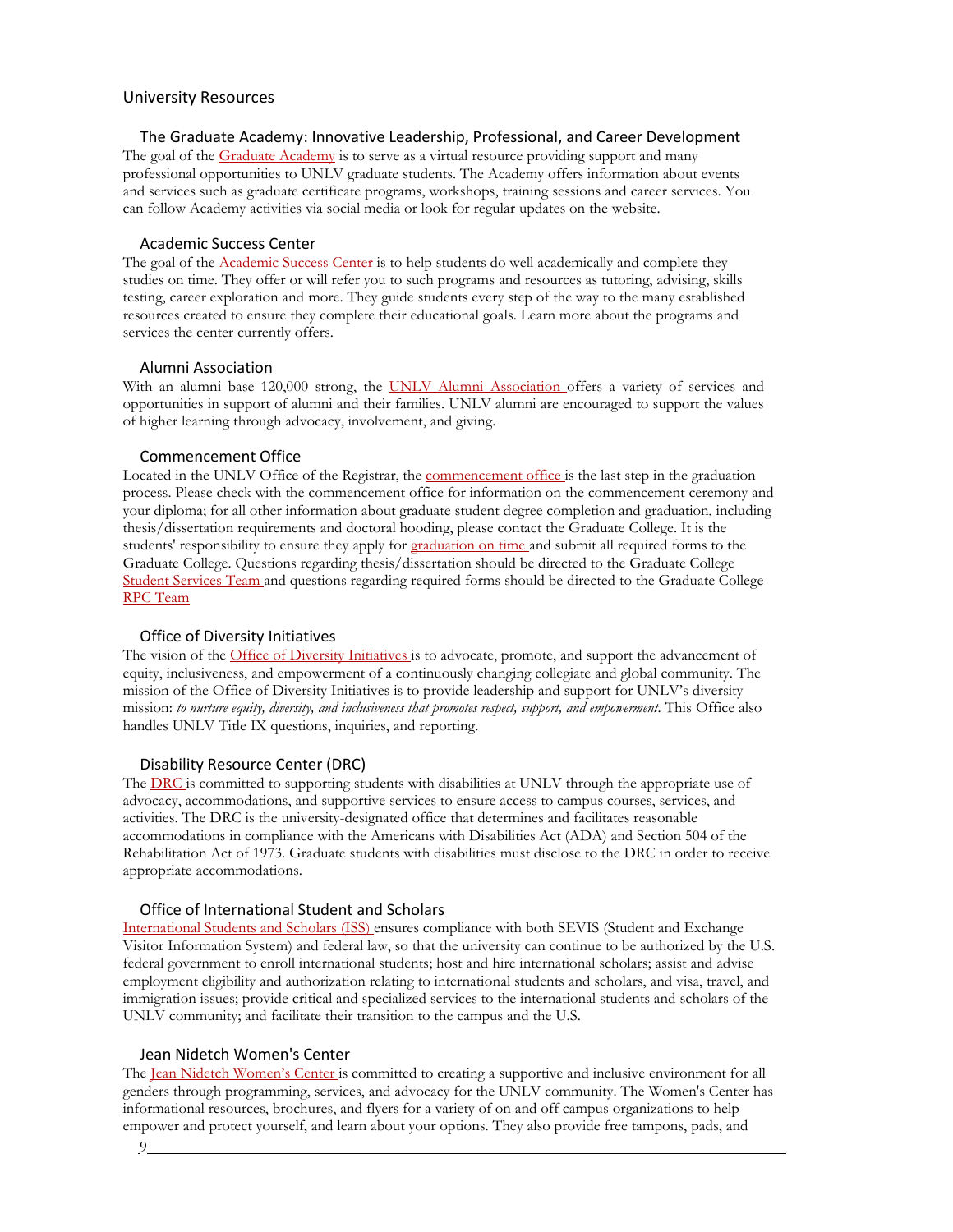condoms.

#### The Intersection

[The Intersection i](https://www.unlv.edu/intersection)s a one-stop resource for UNLV's highly diverse student body — a comprehensive multicultural center grounded in the academic life of our students. As an intersecting campus resource, the Intersection helps ensure students, particularly first-generation and students of color, successfully navigate their academic careers. Here, all members of campus can discuss their differences, discover their similarities, and build a shared sense of belonging.

#### UNLV Libraries

[UNLV Libraries h](http://www.library.unlv.edu/)as always been more than books; they are about encouraging students and creating quality programs that elevate growth and learning. Please visit their website for important information about the services they offer to graduate students.

#### Graduate & Professional Student Association (GPSA)

The [Graduate & Professional Student Association s](http://www.unlv.edu/gpsa)erves all currently enrolled University of Nevada, Las Vegas graduate and professional students. The GPSA maintains the Graduate Student Commons located in the Lied Library room 2141 and Gateway Building PDAC Room. The facility a working office equipped with a copier, fax, flatbed scanners, color laser printer, office supplies, and computers with printers and a small kitchen area. The GPSA is the graduate student governance body at UNLV; the GPSA Council consists of one graduate student representative from each graduate department, and they meet monthly. The GPSA also provides volunteer opportunities, sponsors social events, and supports graduate student research through the graduate research and travel grants program.

#### Office of Student Conduct

The [Office of Student Conduct is](http://studentconduct.unlv.edu/) a student-centered, service-oriented office located within the Division of Student Affairs. The Office of Student Conduct collaborates with the UNLV community to provide an inclusive system through enforcement of the *UNLV Student Code of Conduct* by:

- Promoting awareness of student rights and responsibilities;
- Establishing accountability for student choices;
- Creating opportunities for involvement in the process; and
- Striving to uphold the values and ethics that advance the common good.

#### Military and Veteran Services Center

The [Military and Veteran Service Center is](https://www.unlv.edu/veterans) staffed with veterans and GI Bill-experienced staff to assist more than 1,000 veterans, dependents, active duty service members, National Guard members, and reservists. Their mission is to develop a welcoming, veteran-friendly campus environment that fosters academic and personal success.

#### The Financial Aid & Scholarships Office

The [Financial Aid & Scholarships Office s](http://www.unlv.edu/finaid)upports higher-education access and persistence by providing financial aid to eligible students. The office partners with student organizations, the UNLV Foundation, the Graduate College, and other external constituents to provide financial aid learning opportunities and scholarship support for graduate students.

#### Writing Center

This is a free service to UNLV students to help you with any writing project, from papers to creative writing, to resumes, and we can work with you at any stage of the writing process. The center can help you brainstorm, make an outline, work on your drafts, or just be a soundboard for your ideas. The center staff can assist you in person, or via the [Online Writing Lab \(OWL\) p](http://writingcenter.unlv.edu/)age.